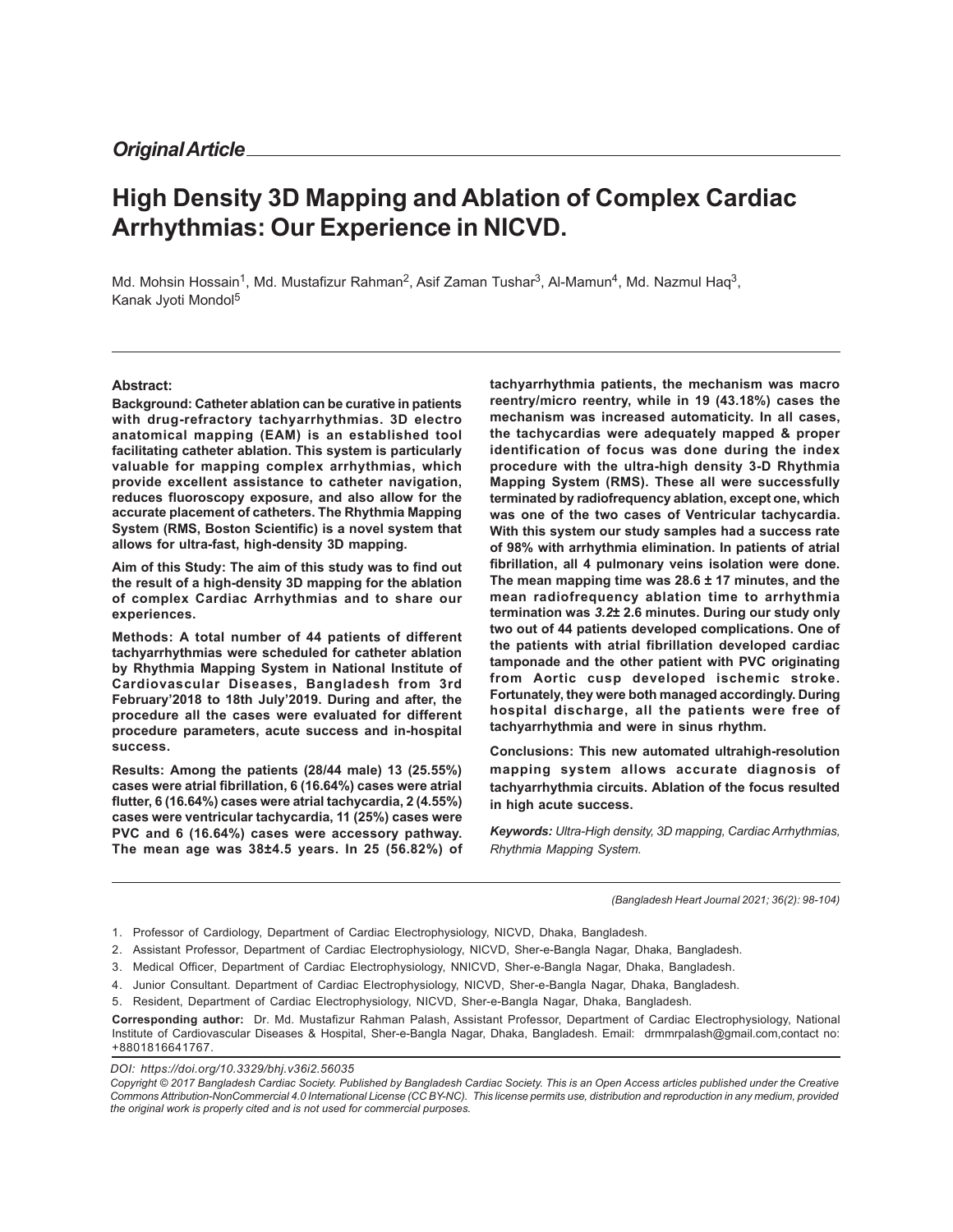#### **Introduction:**

Catheter ablation can be curative in the patients of drug refractory tachyarrhythmia. 3D electro anatomical mapping (EAM) is an established tool facilitating catheter ablation. This system is particularly valuable for mapping complex arrhythmias, which provide excellent assistance to catheter navigation, reduces fluoroscopy exposure and also allow for the accurate placement of catheters. The Rhythmia Mapping System (RMS, Boston Scientific) is a novel system that allows for ultra-fast, high- density 3D mapping.

Contemporary High-Resolution Mapping Systems are fit for obtaining and annotating multiple Electrograms (EGMs), which are handled via mechanized calculations to produce actuation and substrate guides to help and guide removal methodology. All the more as of late, a novel Ultra-High Density (UHD) Electroanatomic Mapping System empowers fast programmed procurement of High-Resolution Maps through a 64 Pole Basket Array Catheter with little and firmly dispersed ELECTRODES in mix with a committed Mapping Platform (Boston Scientific, Marlborough, MA, USA). The remarkable qualities of fast and programmed procurement of Maps with High Spatiotemporal Resolution, without the requirement for broad manual comment, has been assessed in Pre-Clinical and beginning experience studies.<sup>1-3</sup> Furthermore, various human examinations announced information in a wide scope of genuine Clinical Settings including the utilization of Mapping for both Atrial and Ventricular Arrhythmias.4–9Although a large portion of these investigations have shown that the System is protected,

effectual and Clinically helpful in explicit settings, to date there has been no planned investigation to evaluate the intense wellbeing, intense viability and Clinical utilization of the System on a wide range of various Arrhythmias to direct Ablation in certifiable Clinical Practice. Contemporary High-Resolution Mapping Systems are capable of acquiring and Annotating Multiple Electrograms (EGMs), which are processed by automated algorithms to generate activation and substrate maps to support and guide ablation procedures. In this study, our main objective is to share our experiences regarding find out the result of a high-density 3D mapping for the ablation of complex Cardiac Arrhythmias. Also, the research will provide a comprehensive insight into the overall significance of topic of our study.

## **Method:**

The study was a prospective, observational and single centered study conducted using purposive sampling technique. The objective was to assess the acute safety, procedural success, and the utility of a novel RMS (Boston Scientific) and to share our experience. The RMS system was paired with a catheter with small and closely spaced electrodes in patients who underwent an ablation procedure in a clinical setting. A total number of 44 patients of different tachyarrhythmias were scheduled for catheter ablation by Rhythmia Mapping System in National Institute of Cardiovascular Diseases and hospital, Dhaka, Bangladesh from 3rd February'2018 to 18th July'2019. During and after, the procedure all the cases were evaluated for different procedure parameters, acute success and in hospital success.



**Fig.-1:** *3D Mapping with RMS.*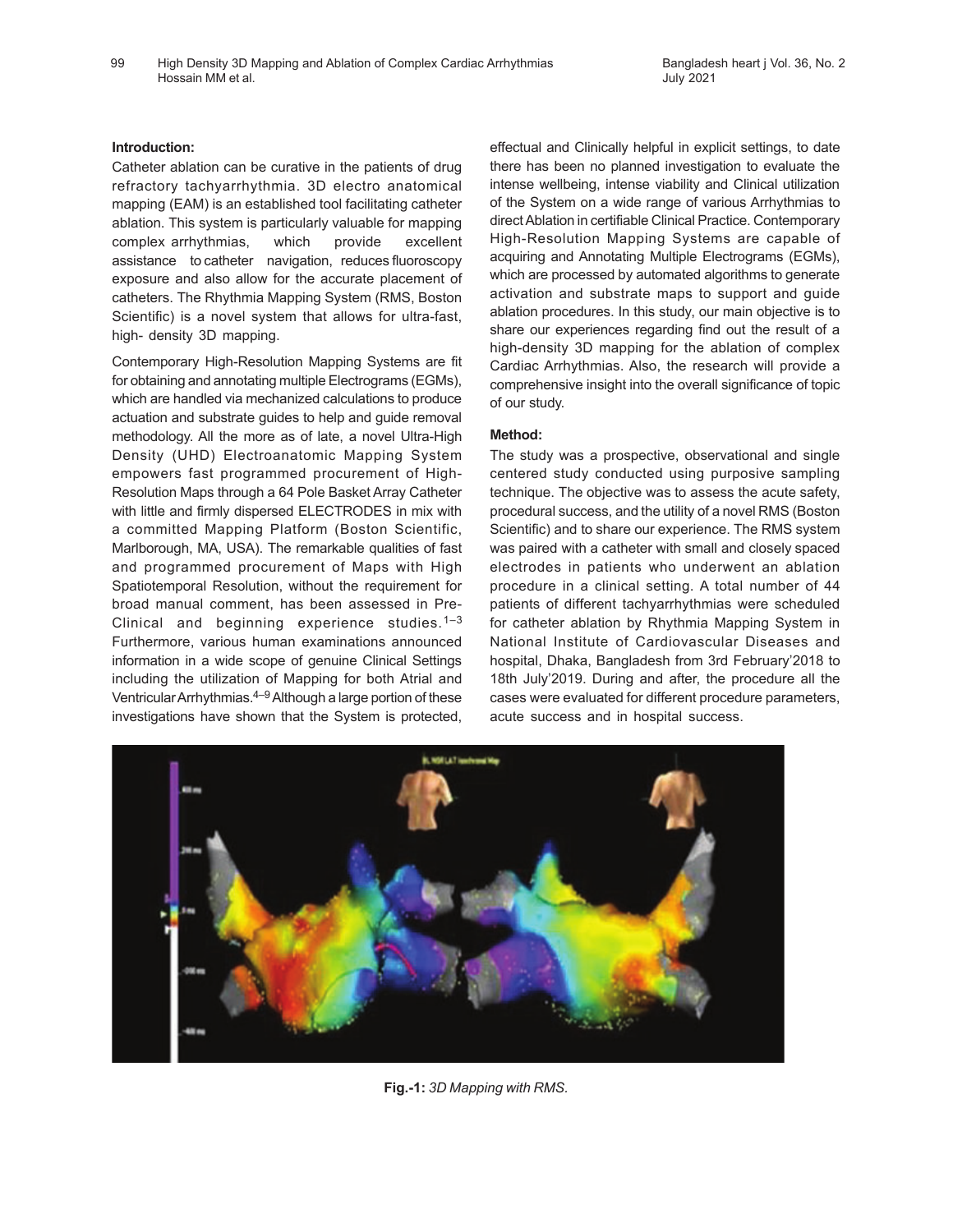All 44 patients enrolled in the study with conscious consent. The undergoing index ablation procedure were required to use the catheter in conjunction of the Rhythmia Mapping System (RMS). Any commercially available ablation catheter was used in the study with the discretion of the attending physicians. The primary effectiveness endpoint was the acute procedural success for mapping and ablation of the primary clinical cardiac arrhythmia. A procedure was considered acutely successful if all the following criteria were met;

I. Ability to map the primary arrhythmia (ongoing) or its electro-anatomical substrate with the RMS,

- II. Completion of the indispensable ablation lesions,
- III. Arrhythmia cessation, (in applicable cases), and
- IV. Ablation substantiation through a documented validated technique.

Procedures where the mapping catheter system entered the cardiac chamber, but no electroanatomic maps were created for either diagnosis or validation purposes. These were categorized as an attempt, regardless of whether ablation was achieved or not. Procedures with at least one utilized map for diagnosis or validation defined the treatment cases. Success with validation in treatment cases was required to count a success for the primary effectiveness endpoint.



**Fig.-2:** *3D mapping of the RA &LA was done which revealed Atrial tachycardia originated from RA appendage. Termination of tachycardia by successful ablation.*



**Fig.-3:** *3D mappping of the left & right, superioir & inferior pulmonary veins and isolation was done in case of atrial fibrillation. The pictures showing left superior pulmonary vein (LSPV) isolation before & after ablation by the absence of PV potential.*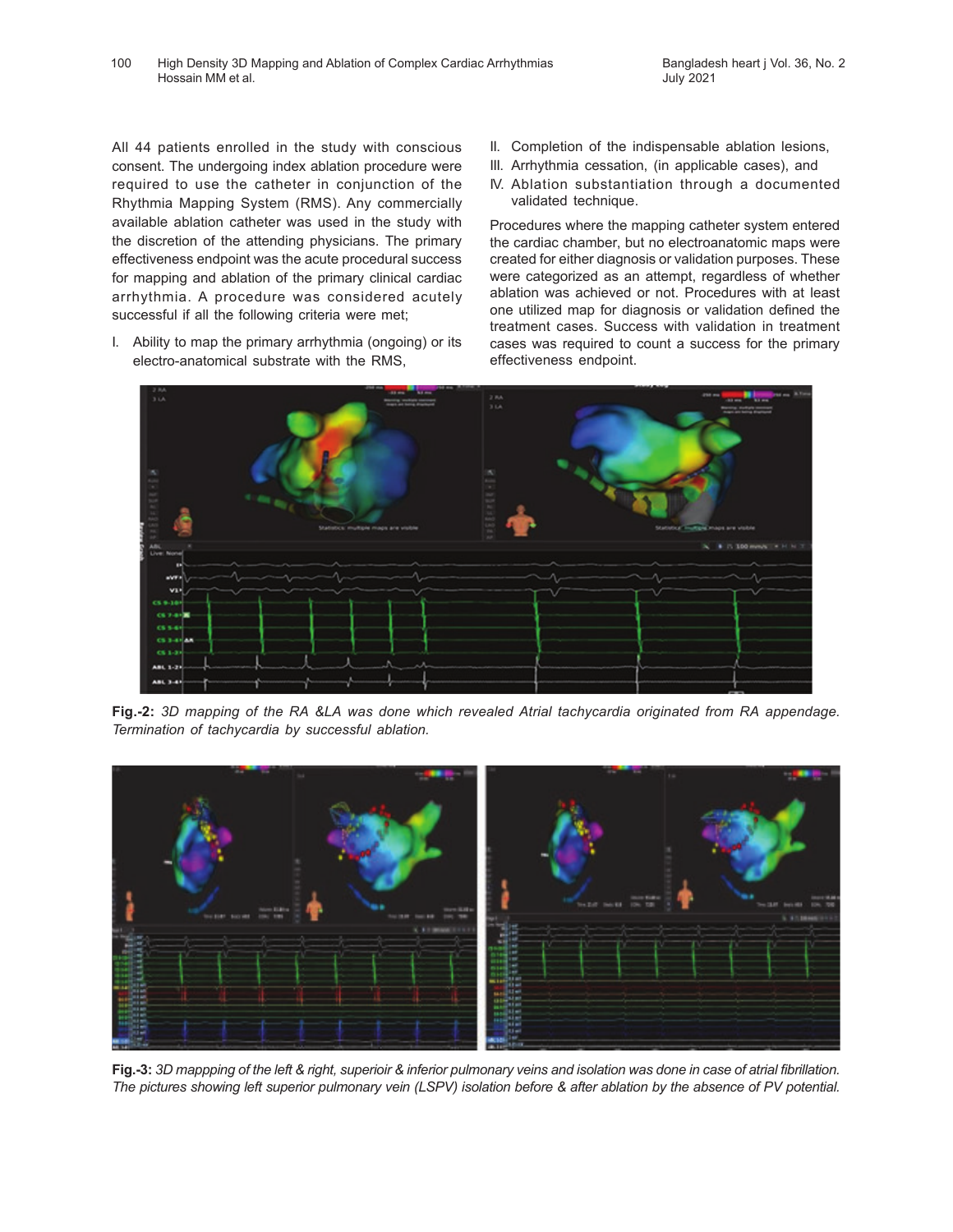

**Fig.-4:** *3D mapping of the Right atrium which revealed counterclockwise activation of the atrial flutter. Successful termination of atrial flutter by CTI ablation.*



**Fig.-5:** *3D mapping of the right ventricle & RVOT by RMS which revealed PVC originated from anterior RVOT. Right side of the picture showing termination of PVC by successful ablation.*

The primary safety endpoint included all serious adverse events and study devices related adverse events within 30 days after the procedure. Seriousness and relationship with the procedure/device were determined by the investigator at each study site. In all cases of the study, the tachycardias were adequately mapped & proper identification of focus was done during the index procedure and successfully terminated by radiofrequency ablation. In patients of atrial fibrillation all 4 pulmonary veins isolation were done (Figure-3). However, on statistical analysis of the study, we primarily took on a ration-logical approach and used frequency distribution, mean, and standard deviation techniques to analyze the findings of our study. All 44 samples were informedly participated in the study with the means of a consent form as well as with a verbal agreement.

#### **Result:**

The study was participated by 28 (63.64%) male which were the majority samples of the study. The remaining 36.36% were of female gender (Figure-6).

Majority of the sample had a clinical history of atrial fibrillation. Few of the samples had the clinical history of multiple cardiac arrhythmia symptoms which in reflected in the Table-1 below. The mean age of the samples was 38 with the standard deviation of 4.5 as shown in Table-I.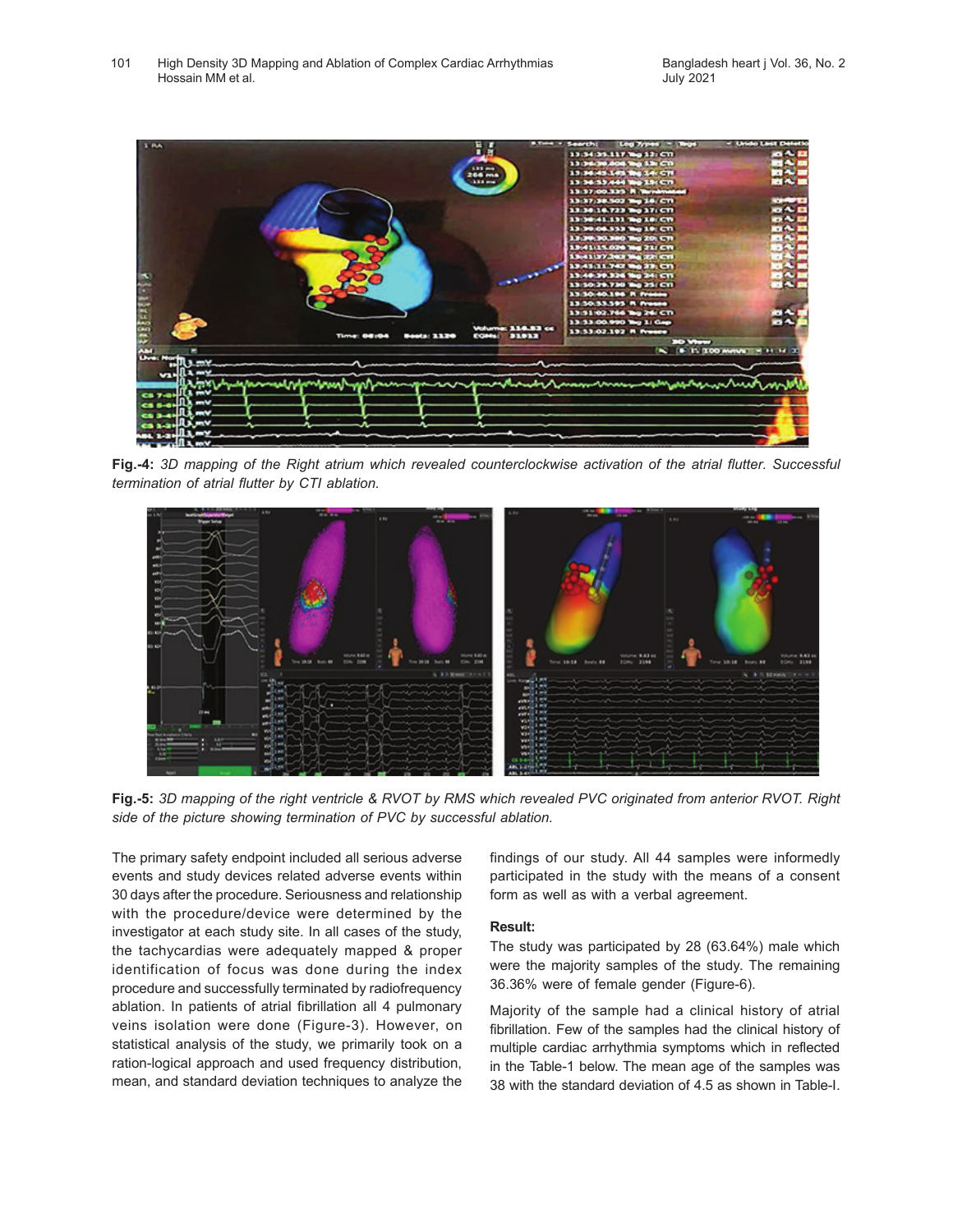

**Fig.-6:** *Gender Distribution. (n=44)*

| Gender | Table-l                                               |
|--------|-------------------------------------------------------|
|        | Demographic Distribution and baseline characteristics |
|        | Among the Samples (n=44)                              |

| Demographic Description |              |
|-------------------------|--------------|
| Age (years)             | $38 + 4.5$   |
| Male, $N$ $(\%)$        | 28(63.64%)   |
| Female, $N$ $(\%)$      | 16(36.16%)   |
| Hypertension            | $5(11.36\%)$ |
| Diabetes Mellitus       | 02(4.54%)    |
| LV Function (LVEF%)     | $64\pm05\%$  |

|                                                                      | Table-II |  |
|----------------------------------------------------------------------|----------|--|
| Clinical History of Arrhythmia Among the Samples. (n=44) And Results |          |  |

| Clinical Arrhythmia History | Number | Percentage% | Outcome        |                | Complications |
|-----------------------------|--------|-------------|----------------|----------------|---------------|
|                             |        |             | <b>Success</b> | Failure        |               |
| Ventricular tachycardia     | 2      | 4.55%       | 01             | 0 <sub>1</sub> | 0             |
| Atrial fibrillation         | 13     | 25.55%      | 13             | 0              | 01            |
| Atrial tachycardia          | 6      | 16.64%      | 06             | 0              | 0             |
| <b>Atrial flutter</b>       | 6      | 16.64%      | 06             | 0              | 0             |
| <b>PVC</b>                  | 11     | 25.00%      | 11             | 0              | 01            |
| <b>Accessory Pathways</b>   | 6      | 16.64%      | 06             | 0              | 0             |
| Total                       | 44     |             | 43(98%)        | $01(2\%)$      | 02(4.5%)      |

**Table-III** *Complications & its frequency during our procedure.*

| Complications        | Frequency   |
|----------------------|-------------|
| 1. Cardiac Tamponade | 1(2.27%)    |
| 2. Ischemic stroke   | 1(2.27%)    |
| Total                | $2(4.54\%)$ |

In 25 (56.82%) of tachyarrhythmia patients the mechanism was macroreentry/microreentry, while in 19 (43.18%) cases the mechanism was increased automaticity as shown in Figure-7.

The mean mapping time was  $28.6 \pm 17$  minutes, and the mean radiofrequency ablation time to arrhythmia termination was  $3.2 \pm 2.6$  minutes.





**Fig.-7:** *Success rate of 3-D mapping & ablation at our Centre* **Fig.-8:** *Tachyarrhythmia Mechanism. (n=44)*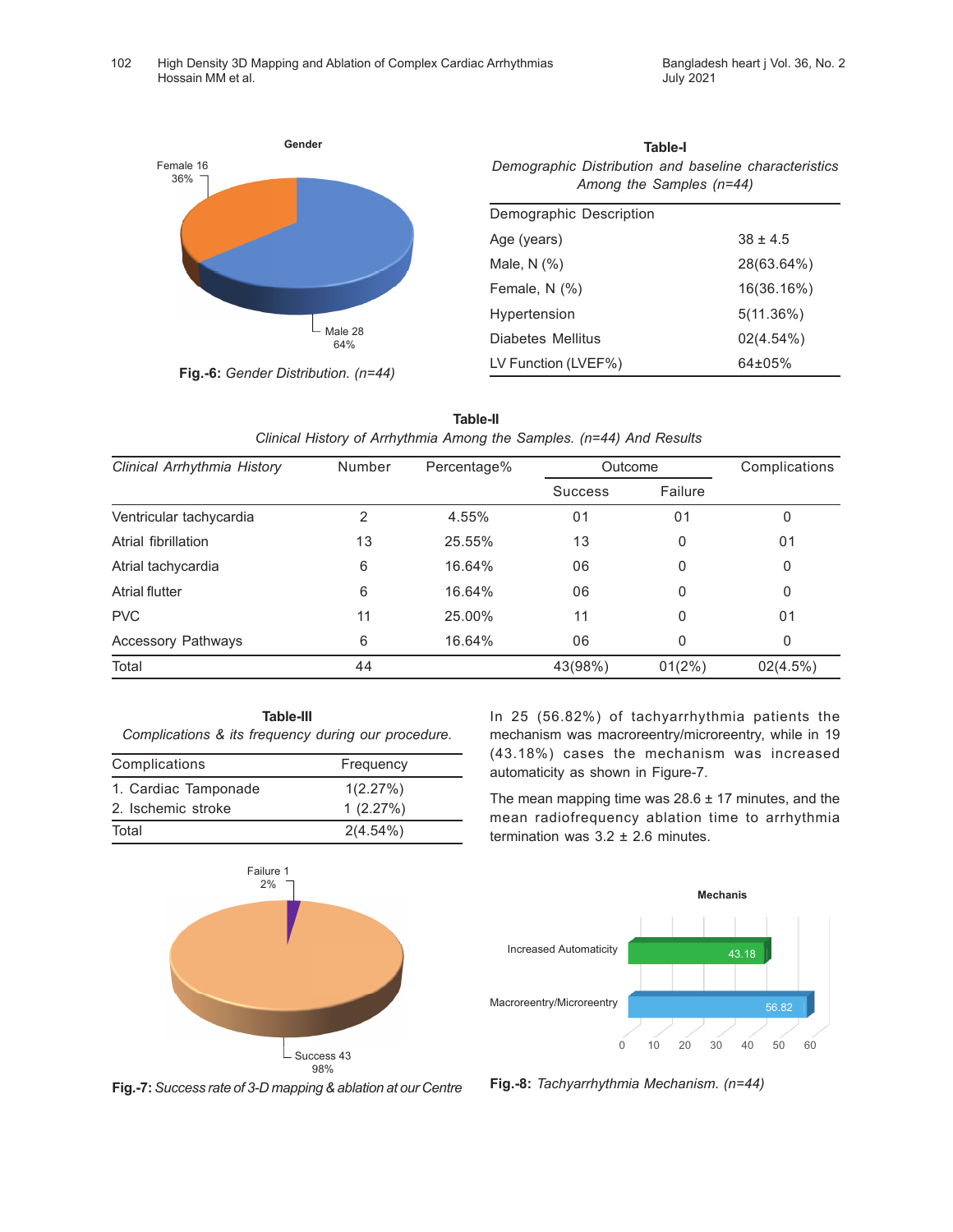| <b>Table-IV</b><br><b>Mapping Description.</b> |               |
|------------------------------------------------|---------------|
| <b>Mapping Description</b>                     | Mean $\pm$ SD |
| Mapping time (in minutes)                      | $28.6 \pm 17$ |
| Radiofrequency ablation time to                | $3.2 \pm 2.6$ |

arrhythmia termination (in minutes)

**Discussion:**

This is the first prospective, single-centred study in Bangladesh to perform systematic data collection in order to describe clinical use of a UHD mapping technology as used in different arrhythmias. Previous studies published on this topic included patients, 3,5-7 focused on specific mapping capabilities or concentrated on specific arrhythmia types.<sup>8</sup> Moreover, these studies demonstrated the clinical advantages in the management of particular cases such as complex atrial<sup>9</sup> or ventricular tachycardias (VTs). In our study, we used A total number of 44 patients of different tachyarrhythmia were scheduled for catheter ablation by Rhythmia Mapping System in National Institute of Cardiovascular Diseases, Bangladesh during 3rd February'2018 to 18th July'2019. During and after, the procedure all the cases were evaluated for different procedure parameters, acute success and in hospital success. the patients (28/44 male) 13 (25.55%) cases were atrial fibrillation, 6 (16.64%) cases were atrial flutter, 6 (16.64%) cases were atrial tachycardia, 2 (4.55%) cases were ventricular tachycardia, 11 (25%) cases were PVC and 6 (16.64%) cases were accessory pathway. Mean age was 38±4.5 years. In all cases, the tachycardias were adequately mapped & proper identification of focus was done during the index procedure. These were successfully terminated by radiofrequency ablation, except one, which was one of the two cases of Ventricular tachycardia. In our study, 25 (56.82%) of tachyarrhythmia patients the mechanism was macroreentry/microreentry, while in 19 (43.18%) cases the mechanism was increased automaticity.

In patients of atrial fibrillation all 4 pulmonary veins isolation were done. The mean mapping time was 28.6 ± 17 minutes, and the mean radiofrequency ablation time to arrhythmia termination was  $3.2 \pm 2.6$  minutes. The mapping time coincides with the approximate timings of few other studies, 5, 8-10 and proves the high efficiency of the RMS. With this system our study samples had a success rate of 98% with arrhythmia elimination. During our study only two out of 44 patients developed complications. The patient with atrial fibrillation developed cardiac tamponade and the patient with PVC originating from Aortic cusp developed ischemic stroke. Fortunately, they were both managed accordingly. The success rate is not so overwhelming in studies that had more samples to work with, so it varies marginally from the facts and literature mentioned few other studies. 4,9,11 During hospital discharge all the patients were free of tachyarrhythmia and were in sinus rhythm.

## **Conclusion:**

Different study evaluated the safety and acute effectiveness of using this novel UHD mapping system in a variety of clinical arrhythmias as standard of treatment throughout the world. Our study is the first real-world data acquired in Bangladesh that confirm that the new novel system performs well with a very low rate of complications. As we have studied on a limited sample within a short time-period, further studies are necessary to validate the facts mentioned in this research. However, with the given findings, we can conclude that the new automated ultrahigh resolution 3-D mapping system allows accurate diagnosis of tachyarrhythmia circuits and ablation of the focus, resulting in a high acute success.

## **Reference:**

- 1. Nakagawa H, Ikeda A, Sharma T, Lazzara R, Jackman WM. Rapid high resolution electro anatomical mapping: evaluation of a new system in a canine atrial linear lesion model. Circ Arrhythm Electrophysiology 2012; 5:417–24.
- 2. Thajudeen A, Jackman WM, Stewart B, Cokic I, Nakagawa H, Shehata M et al. Correlation of scar in cardiac MRI and high-resolution contact mapping of left ventricle in a chronic infarct model. Pacing Clin Electrophysiol 2015; 38:663–74.
- 3. Bollmann A, Hilbert S, John S, Kosiuk J, Hindricks G. Initial experience with ultra-high-density mapping of human right atria. J Cardiovasc Electrophysiol 2016; 27:154–60.
- 4. Yamashita S, Tokuda M, Isogai R, Tokutake K, Yokoyama K, Narui R et al. Spiral activation of the superior vena cava: the utility of ultra-high-resolution mapping for caval isolation. Heart Rhythm 2018; 15:193–200.
- 5. Luther V, Sikkel M, Bennett N, Guerrero F, Leong K, and Qureshi N et al. Visualizing localized reentry with ultra-high density mapping in iatrogenic atrial tachycardia: beware Pseudo-Reentry. CircArrhythm Electrophysiol 2017; 10:e004724.
- 6. Kosiuk J, Hilbert S, John S, Bertagnolli L, Hindricks G, Bollmann A. Preliminary experience with high-